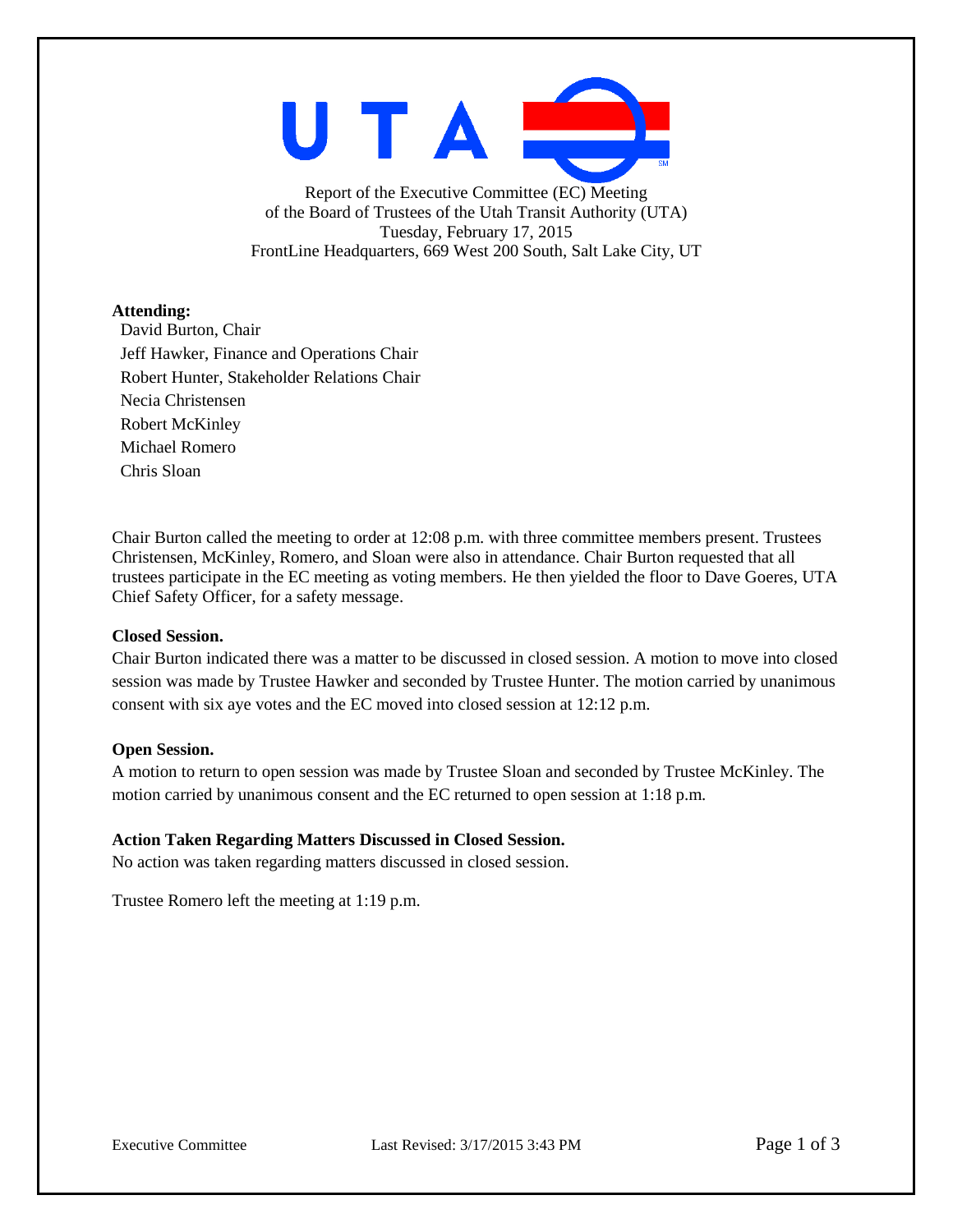# **Stakeholder Relations Committee (SRC)**

Trustee Hunter indicated attendees at the SRC meeting held on Wednesday, February 11, 2015 had discussed:

- 1. Policy 1.4.1a Property Acquisition.
- 2. Policy 1.4.1b Property Encumbrance.
- 3. Policy 1.3.4 Quality Transportation.
- 4. Policy 2.2.2 Property.
- 5. Policy 3.1.1 Linkage Among the Board, the Authority, and Its Personnel.

The policies and proposed modifications to the policies were reviewed. A motion to forward Policies 1.4.1a, 1.4.1b, 1.3.4, 2.2.2, and 3.1.1 to the board agenda was made by Trustee Hunter and seconded by Trustee Christensen. The motion carried by unanimous consent with five aye votes.

## **Finance and Operations Committee (FAOC)**

Trustee Hawker indicated attendees at the FAOC meeting held on Wednesday, February 11, 2015 had discussed:

- 1. December Performance Dashboard and Financial Statements.
	- a. A motion to forward the performance dashboard and financial statements to the board agenda was made by Trustee Hawker and seconded by Trustee Hunter. The motion carried by unanimous consent with five aye votes.
- 2. Resolution 2015-02-01 Capital Lease Parameters Resolution.
	- a. The resolution, which sets parameters for leasing of vehicles, was reviewed. The resolution was returned to the FAOC for further evaluation.

#### **Planning and Development Committee (PADC)**

Chair Burton asked that Trustee Christensen speak on behalf of the PADC. Trustee Christensen indicated attendees at the PADC meeting held on Wednesday, February 11, 2015 had discussed:

- 1. Resolution 2015-0202 Final 2015 Goals.
	- a. The 2015 board goals were reviewed. Discussion ensued. A motion to forward the resolution with a change in Goal 6 relative to Investment per Rider (IPR) to \$3.95 to the board agenda was made by Trustee Christensen and seconded by Trustee Hunter. A substitute motion to forward the resolution to the board agenda with the intent that Goal 6 relative to IPR be determined by the full board was made by Trustee Christensen and seconded by Trustee Hunter. The motion carried by unanimous consent.

## **Action Items**

- 1. Approval of January 20, 2015 Meeting Report.
	- a. A motion to approve the January 20, 2015 meeting report was made by Trustee Hunter and seconded by Trustee Christensen. The motion carried by unanimous consent.

#### **Other Business.**

No other business was discussed.

#### **Board Coordination**

The potential for cancelling the February board meeting was discussed.